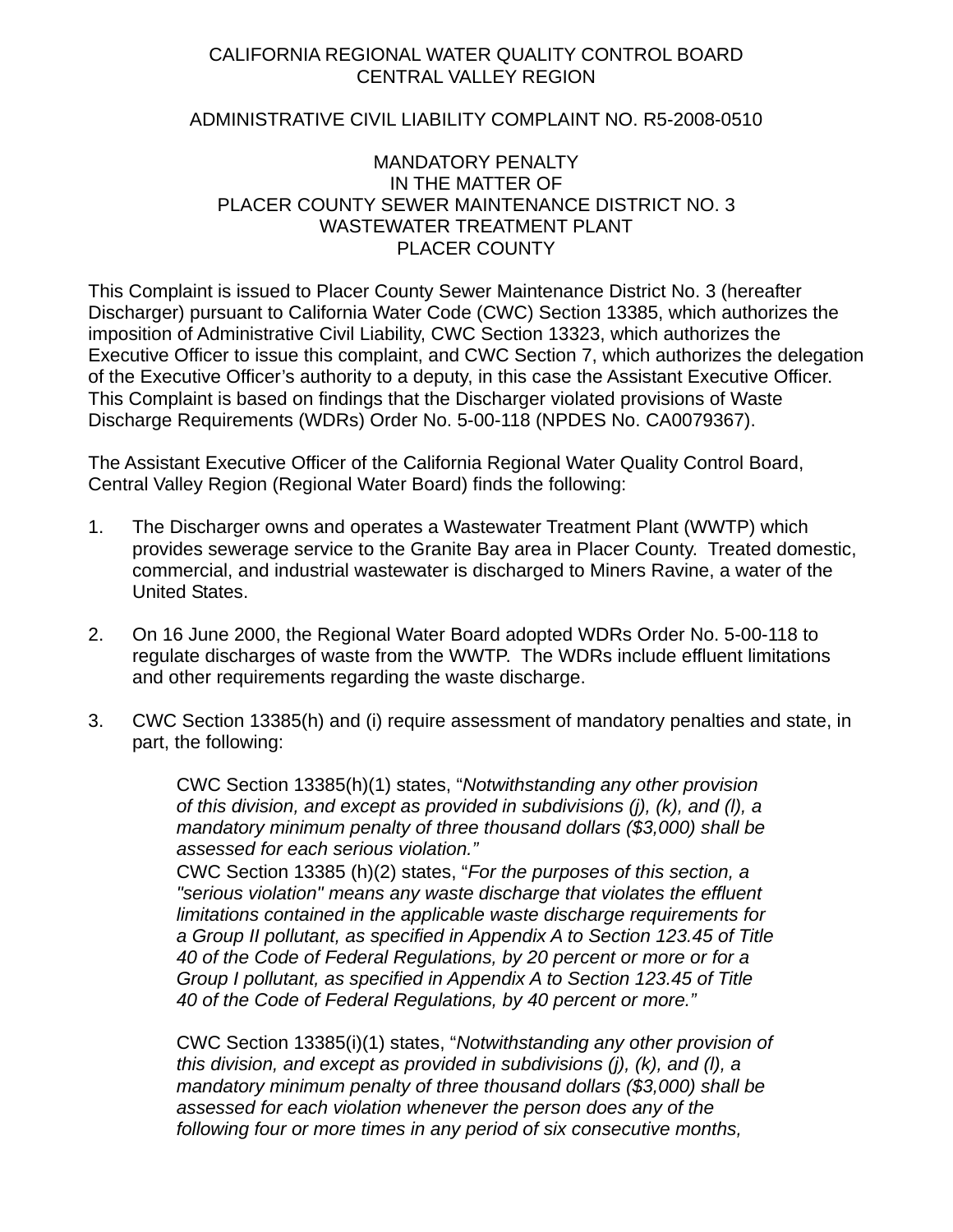*except that the requirement to assess the mandatory minimum penalty shall not be applicable to the first three violations:*

*(A) Violates a waste discharge requirement effluent limitation. (B) Fails to file a report pursuant to Section 13260. (C) Files an incomplete report pursuant to Section 13260. (D) Violates a toxicity effluent limitation contained in the applicable waste discharge requirements where the waste discharge requirements do not contain pollutant-specific effluent limitations for toxic pollutants.* 

4. CWC Section 13323 states, in part:

*Any executive officer of a regional board may issue a complaint to any person on whom administrative civil liability may be imposed pursuant to this article. The complaint shall allege the act or failure to act that constitutes a violation of law, the provision authorizing civil liability to be imposed pursuant to this article, and the proposed civil liability.* 

5. WDRs Order No. [5-00-118](#page-0-2) Effluent Limitations No. B.1 includes, in part, the following effluent limitations:

| Constituent            | Units     | <b>Monthly</b><br>Average | Weekly<br>Average | 7-dav<br>Median | Daily<br>Maximum |
|------------------------|-----------|---------------------------|-------------------|-----------------|------------------|
| <b>Total Coliform</b>  | MPN/100ml |                           |                   | 2.2             | 23               |
| Turbidity <sup>6</sup> | NTU       | 2                         |                   |                 | 5                |
| Nitrates (NO3)         | mg/l      | 45                        |                   |                 |                  |
| Chlorine               | mg/l      |                           | 0.01              |                 | 0.02             |
| Residual               |           |                           |                   |                 |                  |

*6 When high flows provide a minimum 20-to-1 dilution ratio, receiving stream to effluent, the filters*  will be used to the maximum extent possible and the effluent turbidity limit does not apply. The *receiving water turbidity limitation remains intact.* 

- 6. WDRs Order No. [5-00-118](#page-0-2) Effluent Limitations No. B.4 includes the following effluent limitation: "*The discharge shall not have a pH less than 6.5 nor greater than 8.5.*"
- <span id="page-1-0"></span>7. According to the Discharger's self-monitoring reports, the Discharger committed twenty [\(20](#page-6-0)) serious violations of the above effluent limitations contained in WDRs Order No. [5-00-118](#page-0-2) during the period beginning 1 January 2000 and ending 31 December 2007. The violations are defined as serious because the discharge violated the effluent limitations contained in the applicable waste discharge requirements for Group I pollutants by 40 percent or more on these occasions. The mandatory minimum penalty for these Group I serious violations is **sixty thousand dollars (\$60,000)**.
- 8. According to the Discharger's self-monitoring reports, the Discharger committed seven [\(7\)](#page-6-1) serious violations of the above effluent limitations contained in WDRs Order No. [5-00-118](#page-0-2) during the period beginning [1 January 2000](#page-1-0) and ending [31 December 2007.](#page-1-0) The violations are defined as serious because the discharge violated the effluent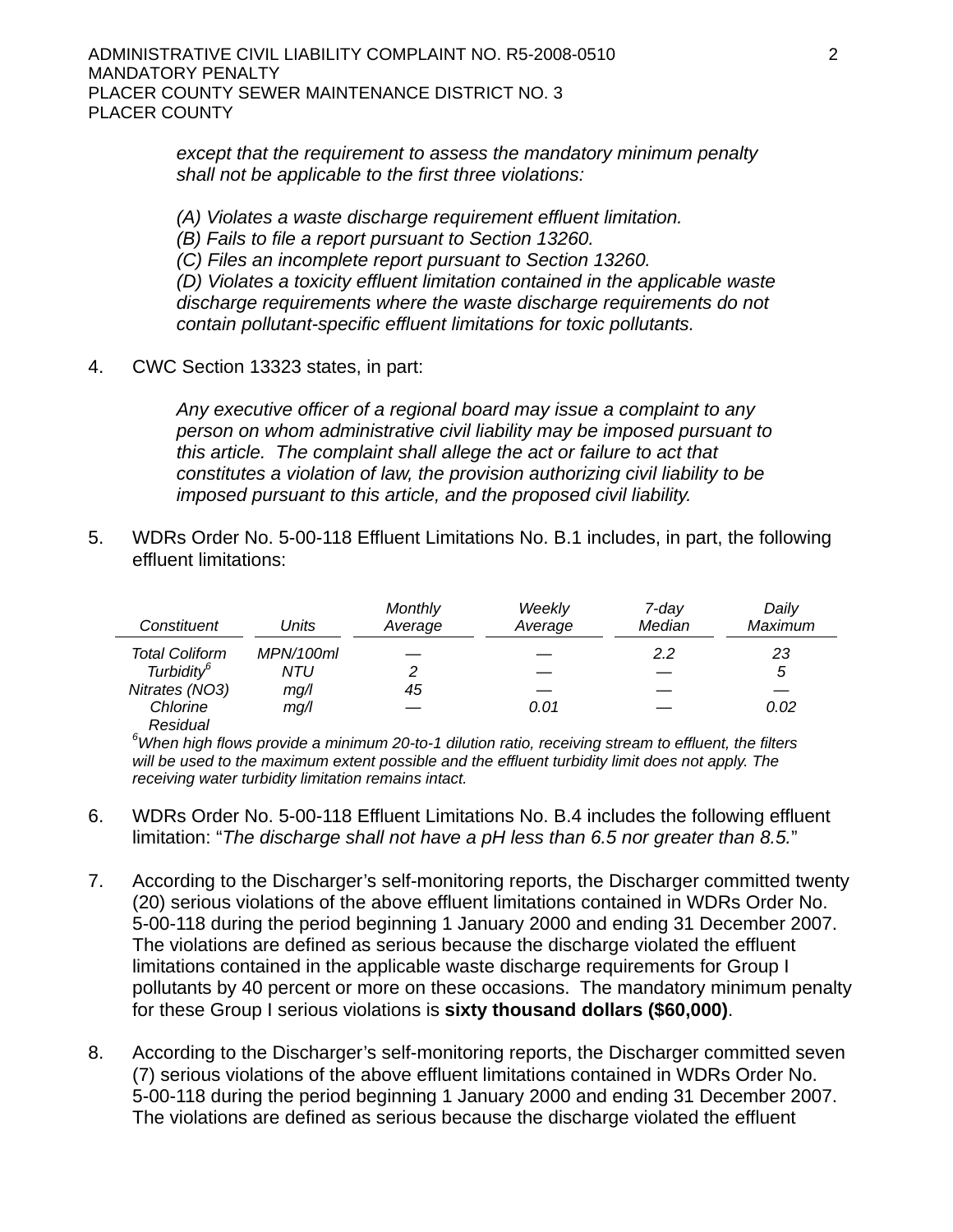limitations contained in the applicable waste discharge requirements for Group II pollutants by 20 percent or more on these occasions. The mandatory minimum penalty for these Group II serious violations is **twenty-one thousand dollars (\$21,000)**.

- 9. According to the Discharger's self-monitoring reports, the Discharger committed thirty (30) non-serious violations of the above effluent limitations contained in WDRs Order No. [5-00-118](#page-0-2) during the period beginning [1 January 2000](#page-1-0) and ending [31 December 2007](#page-1-0). Twenty-four [\(24](#page-6-2)) of the non-serious violations are subject to mandatory penalties under CWC Section 13385(i)(1), because these violations were preceded by three or more similar violations within a six-month period. The mandatory minimum penalty for these non-serious violations is **seventy-two thousand dollars (\$72,000)**.
- <span id="page-2-0"></span>10. The total amount of the mandatory penalties assessed for the cited effluent violations is **one hundred fifty-three thousand dollars (\$153,000)**. A detailed list of all the effluent violations is included in Attachment A, which is made a part of this Order.
- 11. Issuance of this Administrative Civil Liability Complaint to enforce CWC Division 7, Chapter 5.5 is exempt from the provisions of the California Environmental Quality Act (Public Resources Code section 21000, et. seq.), in accordance with California Code of Regulations, title 14, section 15321(a)(2).

# **[PLACER COUNTY SEWER MAINTENANCE DISTRICT NO. 3](#page-0-0) IS HEREBY GIVEN NOTICE THAT:**

- 1. The Assistant Executive Officer of the Regional Water Board proposes that the Discharger be assessed an administrative civil liability in the amount of **[one hundred](#page-2-0)  [fifty-three thousand dollars \(\\$153,000\)](#page-2-0)**.
- 2. A hearing on this matter will be held at the Regional Water Board meeting scheduled on **12/13 June 2008**, unless the Discharger agrees to complete the following by **17 April 2008**:
	- a) Waive the hearing by completing the attached form and returning it to the Regional Water Board; and
	- b) Pay the proposed civil liability of **[one hundred fifty-three thousand dollars](#page-2-0)  [\(\\$153,000\)](#page-2-0)** in full.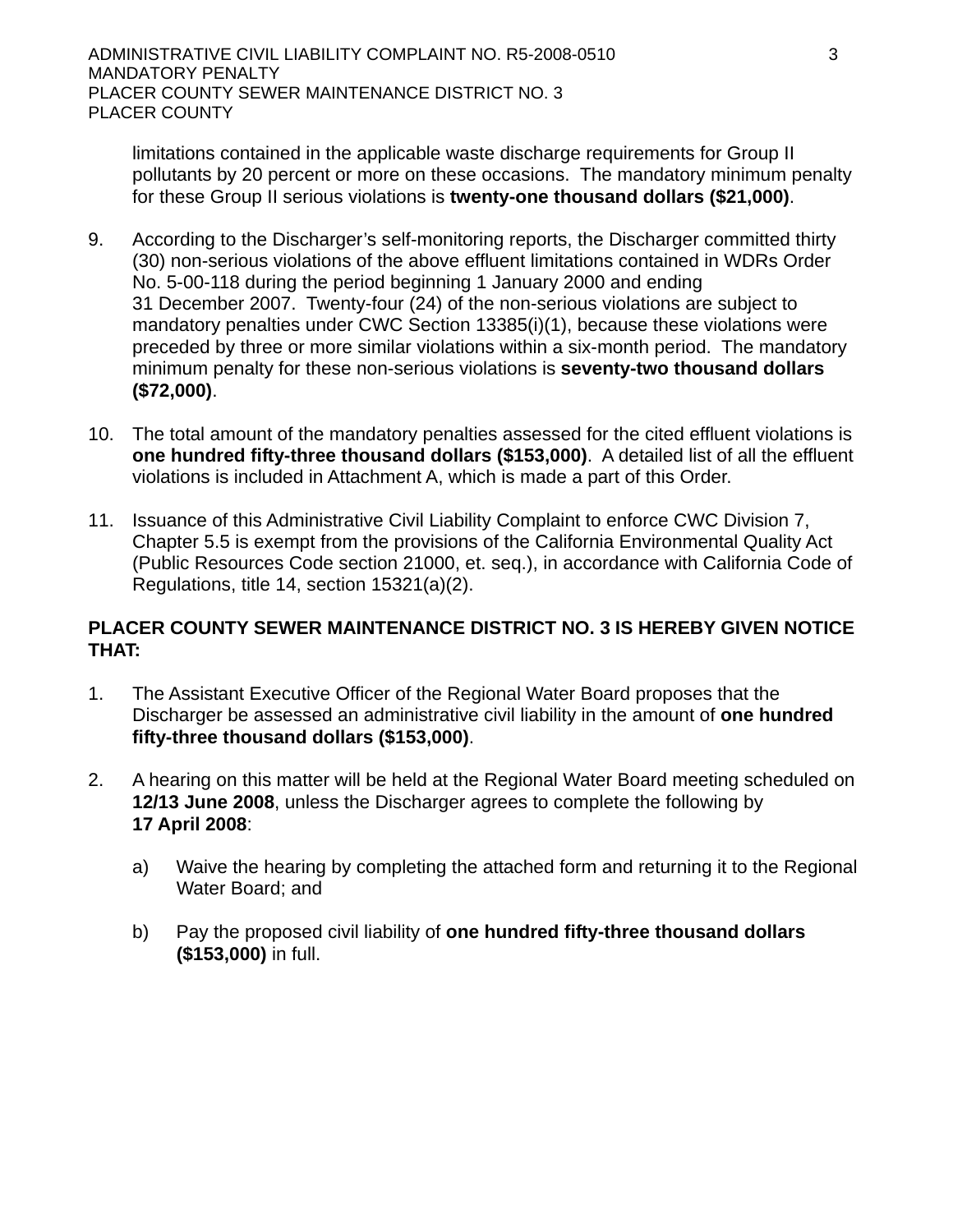3. If a hearing on this matter is held, then the Regional Water Board will consider whether to affirm, reject, or modify the proposed administrative civil liability, or whether to refer the matter to the Attorney General for recovery of judicial civil liability.

JACK E DEL CONTE, Assistant Executive Officer

18 March 2008

Attachment A: Record of Violations

SMJ: 18 March 2008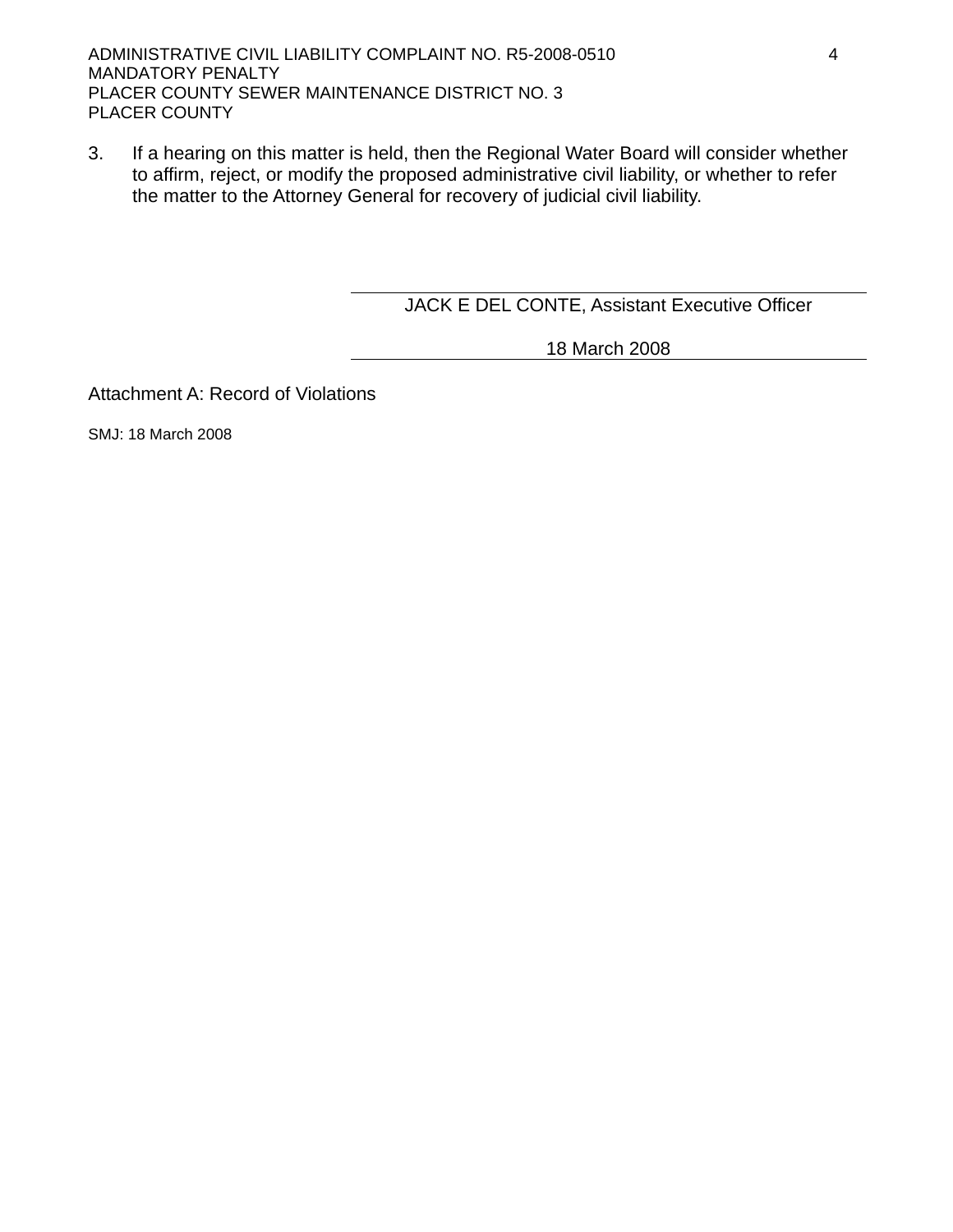# WAIVER OF HEARING FOR ADMINISTRATIVE CIVIL LIABILITY COMPLAINT

By signing this waiver, I affirm and acknowledge the following:

- 1. I am duly authorized to represent the [Placer County Sewer Maintenance District No. 3](#page-0-0) (hereafter "Discharger") in connection with Administrative Civil Liability Complaint No. [R5-2008-0510](#page-0-3) (hereinafter the "Complaint");
- 2. I am informed of the right provided by California Water Code Section 13323, subdivision (b), to a hearing within ninety (90) days of service of the Complaint;
- 3. I hereby waive the Discharger's right to a hearing before the California Regional Water Quality Control Board, Central Valley Region, within ninety (90) days of the date of service of the Complaint; and
- 4. I certify that the Discharger will remit payment for the civil liability imposed in the amount of [one hundred fifty-three thousand dollars \(\\$153,000\)](#page-2-0) by check, which contains a reference to "ACL Complaint No. [R5-2008-0510"](#page-0-3) and is made payable to the "*State Water Pollution Cleanup and Abatement Account*."
- 5. I understand the payment of the above amount constitutes a settlement of the Complaint, and that any settlement will not become final until after the 30-day public notice and comment period mandated by Federal regulation (40 CFR 123.27) expires. Should the Regional Water Board receive new information during this comment period, the Regional Water Board may withdraw the complaint, return payment, and issue a new complaint.
- 6. I understand that payment of the above amount is not a substitute for compliance with applicable laws and that continuing violations of the type alleged in the Complaint may subject the Discharger to further enforcement, including additional civil liability.

(Print Name and Title)

(Signature)

(Date)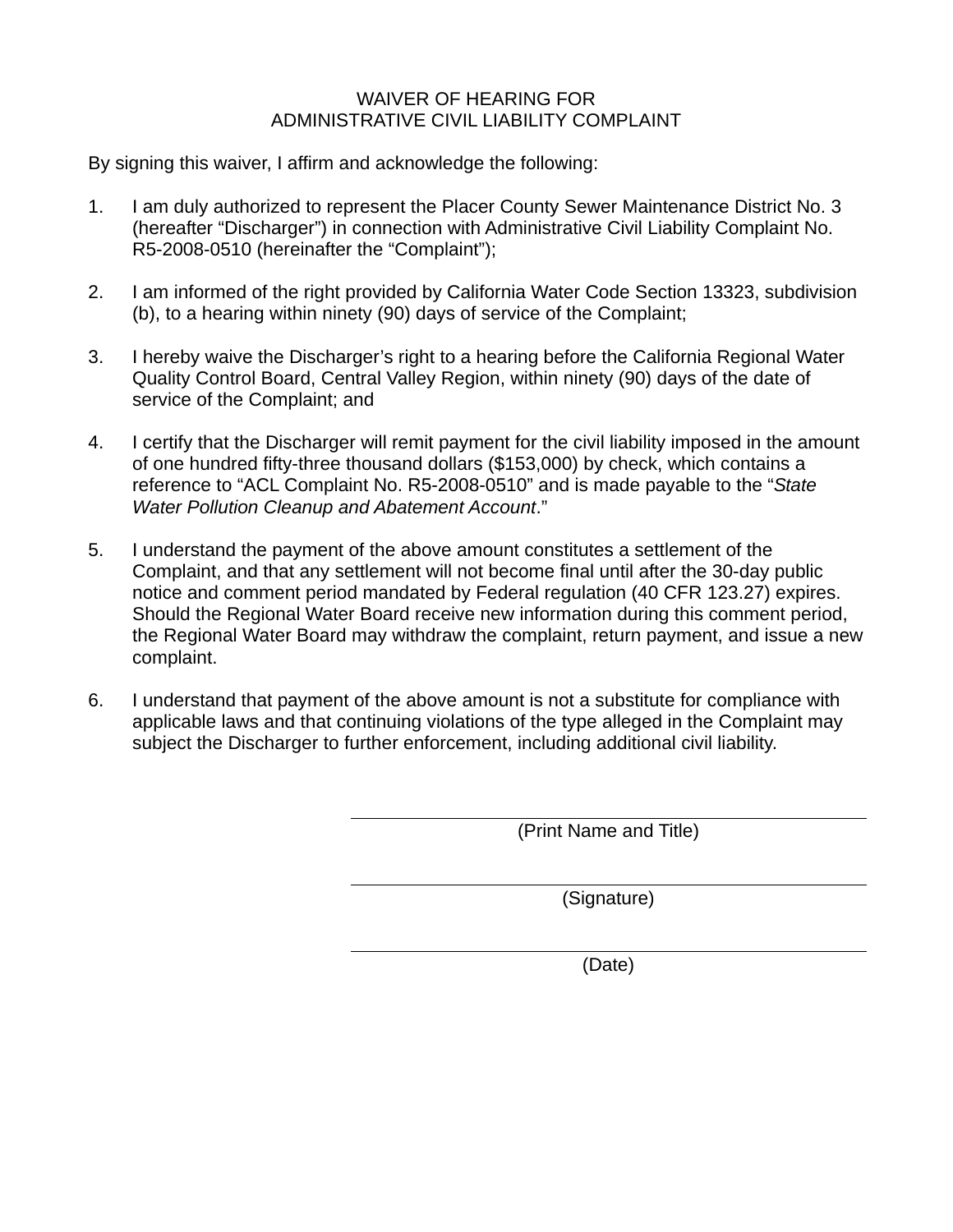### **ATTACHMENT A ADMINISTRATIVE CIVIL LIABILITY COMPLAINT NO. R5-2008-0510**

### **[Placer County Sewer Maintenance District No. 3](#page-0-0) [Wastewater Treatment Plant](#page-0-1)**

RECORD OF VIOLATIONS [\(1 January 2000](#page-1-0)– [31 December 2007](#page-1-0)) MANDATORY PENALTIES (Data reported under Monitoring and Reporting Program No. [5-00-118\)](#page-0-2)

| $\#$ | Date        | <b>Violation Type</b>    | Units      | Limit          | Measured       | Period Type            | Remarks                 |
|------|-------------|--------------------------|------------|----------------|----------------|------------------------|-------------------------|
| 1    | 22-Aug-2000 | <b>Total Coliform</b>    | MPN/100ml  | 23             | 80             | Daily Maximum          | 3                       |
| 2    | 28-Feb-2001 | <b>Total Coliform</b>    | MPN/100ml  | 23             | 240            | Daily Maximum          | 3                       |
| 3    | 21-Jul-2001 | pH                       | pH units   | 6.5            | 6.1            | Instantaneous          | 3                       |
| 4    | 26-Jan-2002 | <b>Chlorine Residual</b> | mg/l       | 0.02           | 0.9            | Daily Maximum          | $\overline{\mathbf{c}}$ |
| 5    | 05-Jul-2003 | <b>Total Coliform</b>    | MPN/100ml  | 2.2            | 4              | 7-day Median           | 3                       |
| 6    | 05-Aug-2003 | <b>Total Coliform</b>    | MPN/100ml  | 23             | 130            | Daily Maximum          | 3                       |
| 7    | 09-Aug-2003 | <b>Total Coliform</b>    | MPN/100ml  | 2.2            | 13             | 7-day Median           | 4                       |
| 8    | 10-Aug-2003 | <b>Chlorine Residual</b> | mg/l       | 0.02           | 0.03           | Daily Maximum          | 2                       |
| 9    | 13-Sep-2003 | <b>Chlorine Residual</b> | mg/l       | 0.02           | 0.04           | Daily Maximum          | $\overline{\mathbf{c}}$ |
| 10   | 06-Oct-2003 | <b>Chlorine Residual</b> | mg/l       | 0.02           | $\overline{2}$ | Daily Maximum          | $\overline{2}$          |
| 11   | 04-Nov-2003 | <b>Chlorine Residual</b> | mg/l       | 0.02           | 0.5            | Daily Maximum          | $\overline{2}$          |
| 12   | 10-Nov-2003 | Turbidity                | <b>NTU</b> | 5              | 6              | Daily Maximum          | 4                       |
| 13   | 11-Nov-2003 | Turbidity                | <b>NTU</b> | 5              | 6              | Daily Maximum          | 4                       |
| 14   | 13-Nov-2003 | Turbidity                | <b>NTU</b> | 5              | 7              | Daily Maximum          | 1                       |
| 15   | 30-Nov-2003 | Turbidity                | <b>NTU</b> | $\overline{2}$ | 4              | Monthly Average        | 4                       |
| 16   | 31-Jan-2004 | Nitrates (NO3)           | mg/l       | 45             | 73             | Monthly Average        | 1                       |
| 17   | 29-Feb-2004 | Nitrates (NO3)           | mg/l       | 45             | 71             | <b>Monthly Average</b> | 1                       |
| 18   | 31-Mar-2004 | Nitrates (NO3)           | mg/l       | 45             | 49             | <b>Monthly Average</b> | 4                       |
| 19   | 30-Apr-2004 | Nitrates (NO3)           | mg/l       | 45             | 73             | <b>Monthly Average</b> | 1                       |
| 20   | 31-May-2004 | Nitrates (NO3)           | mg/l       | 45             | 64             | <b>Monthly Average</b> | 1                       |
| 21   | 15-Jun-2004 | Turbidity                | mg/l       | 5              | 6              | Instantaneous          | 4                       |
| 22   | 30-Jun-2004 | Nitrates (NO3)           | mg/l       | 45             | 89             | <b>Monthly Average</b> | 1                       |
| 23   | 31-Jul-2004 | Nitrates (NO3)           | mg/l       | 45             | 96             | <b>Monthly Average</b> | 1                       |
| 24   | 23-Aug-2004 | <b>Total Coliform</b>    | MPN/100ml  | 23             | 240            | Daily Maximum          | 4                       |
| 25   | 24-Aug-2004 | <b>Total Coliform</b>    | MPN/100ml  | 23             | 80             | Daily Maximum          | 4                       |
| 26   | 28-Aug-2004 | <b>Total Coliform</b>    | MPN/100ml  | 2.2            | 80             | 7-day Median           | 4                       |
| 27   | 31-Aug-2004 | Nitrates (NO3)           | mg/l       | 45             | 74             | <b>Monthly Average</b> | 1                       |
| 28   | 30-Sep-2004 | Nitrates (NO3)           | mg/l       | 45             | 71             | <b>Monthly Average</b> | 1                       |
| 29   | 31-Oct-2004 | Nitrates (NO3)           | mg/l       | 45             | 68             | <b>Monthly Average</b> | 1                       |
| 30   | 04-Nov-2004 | <b>Chlorine Residual</b> | mg/l       | 0.02           | 0.9            | Daily Maximum          | 2                       |
| 31   | 30-Nov-2004 | Nitrates (NO3)           | mg/l       | 45             | 76             | <b>Monthly Average</b> | 1                       |
| 32   | 31-Dec-2004 | Nitrates (NO3)           | mg/l       | 45             | 76             | <b>Monthly Average</b> | 1                       |
| 33   | 31-Jan-2005 | Nitrates (NO3)           | mg/l       | 45             | 51             | <b>Monthly Average</b> | 4                       |
| 34   | 28-Feb-2005 | Nitrates (NO3)           | mg/l       | 45             | 53             | Monthly Average        | 4                       |
| 35   | 31-Mar-2005 | Nitrates (NO3)           | mg/l       | 45             | 47             | <b>Monthly Average</b> | 4                       |
| 36   | 30-Apr-2005 | Nitrates (NO3)           | mg/l       | 45             | 54             | Monthly Average        | 4                       |
| 37   | 31-May-2005 | Nitrates (NO3)           | mg/l       | 45             | 67             | Monthly Average        | 1                       |
| 38   | 30-Jun-2005 | Nitrates (NO3)           | mg/l       | 45             | 57             | Monthly Average        | 4                       |
| 39   | 31-Jul-2005 | Nitrates (NO3)           | mg/l       | 45             | 51             | Monthly Average        | 4                       |
| 40   | 31-Aug-2005 | Nitrates (NO3)           | mg/l       | 45             | 66             | Monthly Average        | 1                       |
| 41   | 30-Sep-2005 | Nitrates (NO3)           | mg/l       | 45             | 55             | Monthly Average        | 4                       |
| 42   | 31-Oct-2005 | Nitrates (NO3)           | mg/l       | 45             | 59             | Monthly Average        | 4                       |
| 43   | 30-Nov-2005 | Nitrates (NO3)           | mg/l       | 45             | 69             | Monthly Average        | 1                       |
| 44   | 31-Dec-2005 | Nitrates (NO3)           | mg/l       | 45             | 66             | Monthly Average        | 1                       |
| 45   | 28-Feb-2006 | Nitrates (NO3)           | mg/l       | 45             | 48             | <b>Monthly Average</b> | 4                       |
| 46   | 31-Mar-2006 | Nitrates (NO3)           | mg/l       | 45             | 47             | <b>Monthly Average</b> | 4                       |
| 47   | 30-Sep-2006 | Nitrates (NO3)           | mg/l       | 45             | 50             | <b>Monthly Average</b> | 3                       |
| 48   | 31-Oct-2006 | Nitrates (NO3)           | mg/l       | 45             | 73             | Monthly Average        | 1                       |
| 49   | 30-Nov-2006 | Nitrates (NO3)           | mg/l       | 45             | 72             | <b>Monthly Average</b> | 1                       |
| 50   | 31-Dec-2006 | Nitrates (NO3)           | mg/l       | 45             | 70             | <b>Monthly Average</b> | 1                       |
| 51   | 30-Jan-2007 | Nitrates (NO3)           | mg/l       | 45             | 53             | Monthly Average        | 4                       |
| 52   | 28-Feb-2007 | Nitrates (NO3)           | mg/l       | 45             | 59             | Monthly Average        | 4                       |